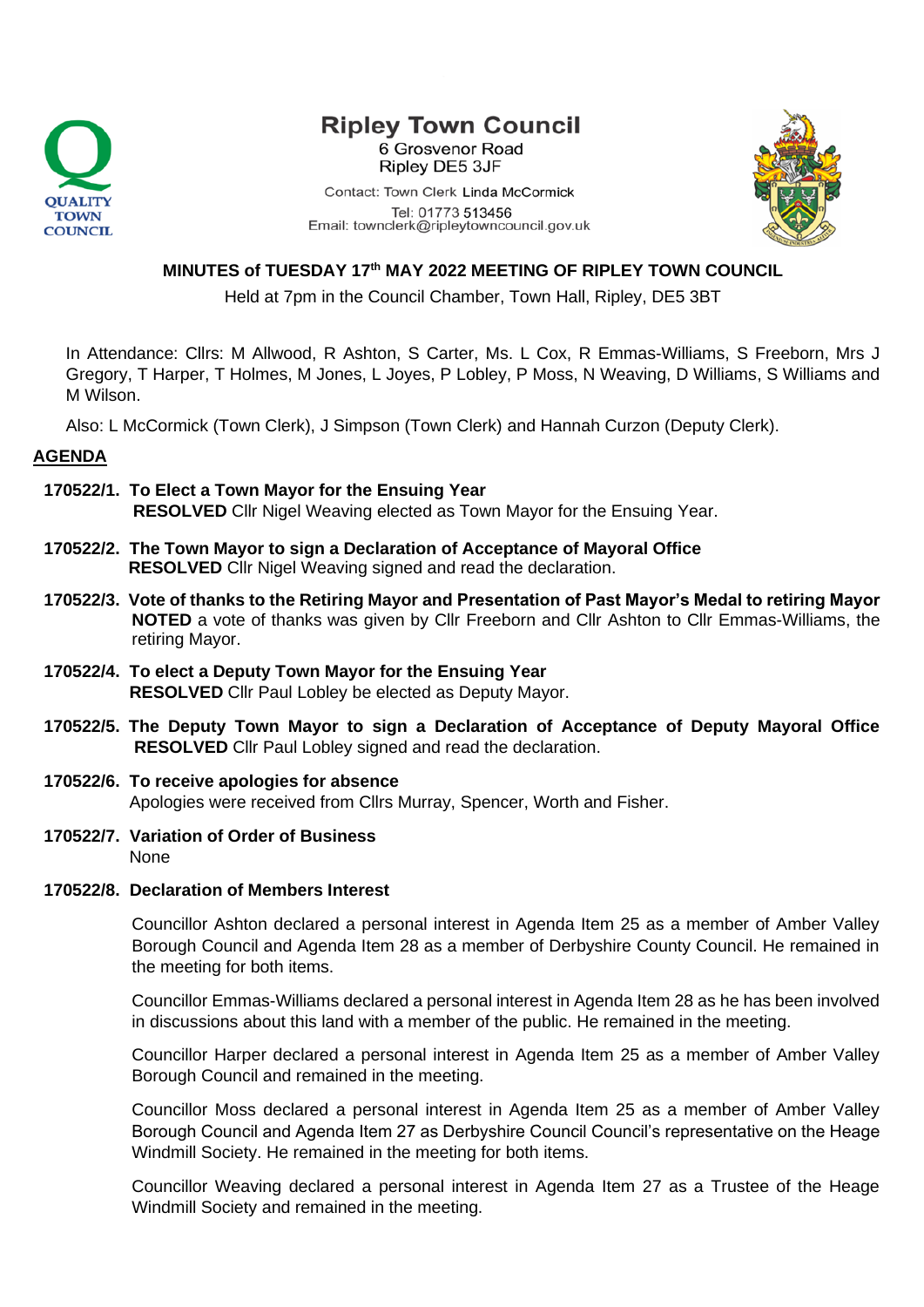**170522/10. To confirm the Non-Confidential Minutes of the Town Council's Monthly Meeting on April 19th 2022** (previously circulated electronically)

**RESOLVED** to confirm and agree to sign the minutes as a true and accurate record.

**170522/11.To confirm the Non-Confidential Minutes of the Planning Committee Meeting on April 29th 2022 and accept any resolutions and recommendations therein** (previously circulated electronically)

> **RESOLVED** to confirm and agree to sign the minutes as a true and accurate record and accept the recommendations.

**170522/12. To confirm the Non-Confidential Minutes of the Events Committee Meeting on May 3rd 2022 and accept any recommendations therein** (previously circulated electronically)

> **RESOLVED** to confirm and agree to sign the minutes as a true and accurate record and accept the recommendations.

**170522/13. To confirm the Non-Confidential Finance and Management Committee Meeting on May 13th 2022 and accept and resolutions and recommendations therein** (previously circulated electronically)

> **RESOLVED** to confirm and agree to sign the minutes as a true and accurate record and accept the recommendations.

# **170522/14. To determine which additional items on any part of the Agenda should be taken with the public excluded.**

**RESOLVED** In view of the confidential nature of items **(31 & 32)** to consider a resolution to exclude the press and public from the meeting in accordance with the Public Bodies (Admission to Meetings) Act 1960, s1, in order to discuss the item.

**170522/15. All Councillors to sign and to complete a 'Members Interest Form' (circulated to all Cllrs) – to be completed and returned within 28 days** – this is a reminder to all Councillors to update their Member Interest Form and return it to the Monitoring Officer at Amber Valley Borough Council.

# **NOTED**

- **170522/16. To adopt the following documents** (previously circulated electronically)
	- **I. Standing Orders**
	- **II. Financial Regulations**
	- **III. Financial Risk Assessment**
	- **IV. Code of Conduct**
	- **V. Statement on Internal Controls**
	- **VI. Freedom of Information Policy**
	- **VII. Equality and Diversity Policy**
	- **VIII. Disciplinary Procedure**
		- **IX. Town Clerk Appraisal Form**
		- **X. Staff Appraisal Form (not the clerk)**
	- **XI. Carers and Dependants policy**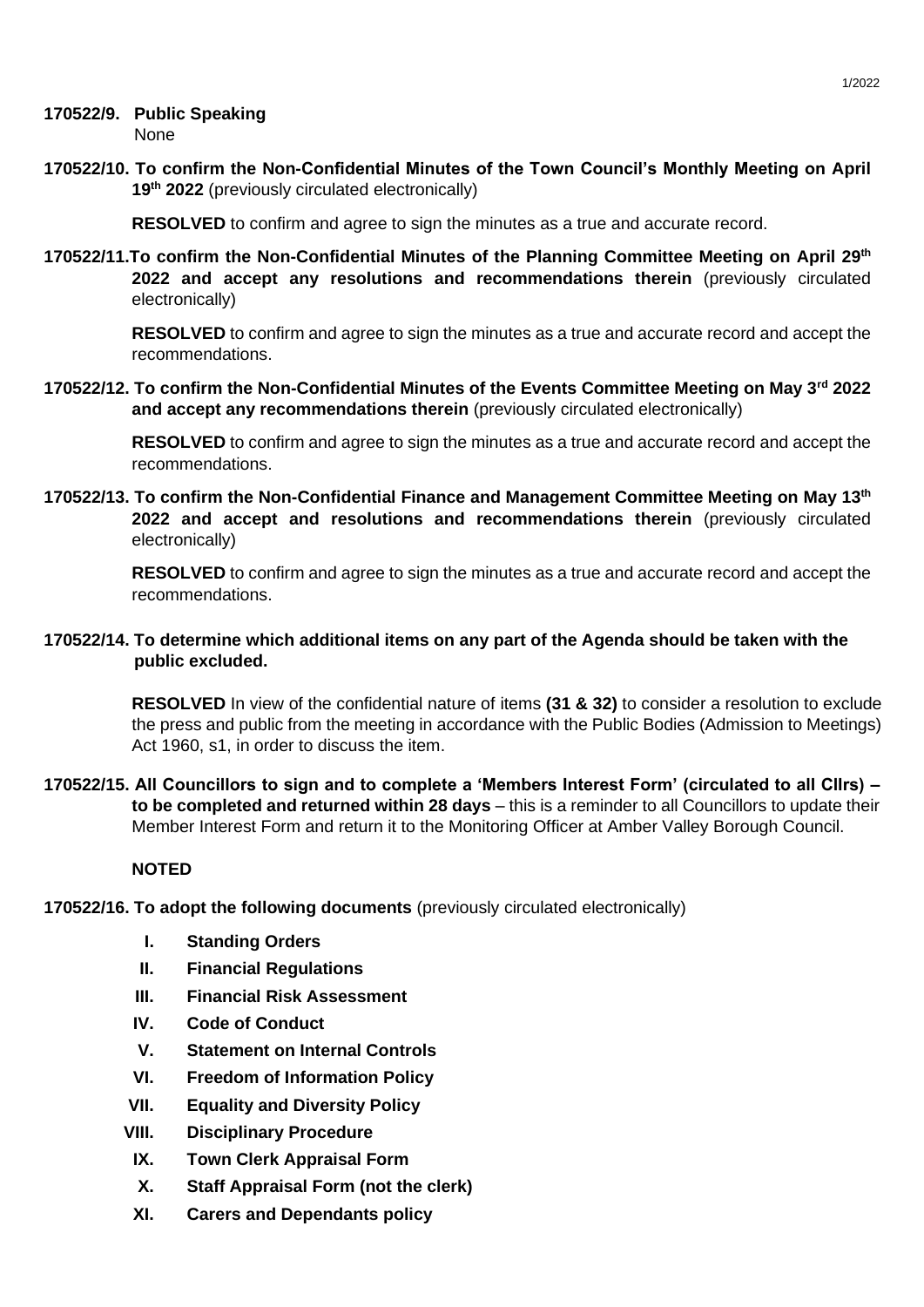- **XII. Stress Policy**
- **XIII. Maternity Leave and Maternity Pay Policy**
- **XIV. Parental Leave Policy**
- **XV. Sickness and Pay Policy**
- **XVI. Display Screens Policy**
- **XVII. Health & Safety and Risk Assessment Policies**
- **XVIII. Training and Development Policy**
	- **XIX. Social Media Policy**
	- **XX. Grievance Policy**
	- **XXI. GDPR Policy**
- **XXII. Council Owned Electronic Tablets Policy**
- **XXIII. No Smoking Policy**
- **XXIV. Grit Bins Policy**
- **XXV. Vexatious Policy**
- **XXVI. Investment Policy**
- **XXVII. Environmental Policy**
- **XXVIII. Freedom of the Town**
- **XXIX. Pandemic Policy**
- **XXX. Grant Policy**

**RESOLVED** to adopt the current policies (I to XXX) 'on block' due to there being no changes and to adopt the amended policy (Grants Policy) which clarifies that establishments for profit and with paid employees cannot obtain a financial grant from Ripley Town Council.

# **170522/17. To appoint the under mentioned Committees and cheque signatories:-**

**RESOLVED** that the Committees are as below:

#### **a) Planning Committee**

Cllrs: S Freeborn (Chair), M Allwood, Ms L Cox, T Holmes, L Joyes, N. Weaving, D Williams, S Williams and M Wilson.

**Terms of Reference:** To meet monthly to discuss Planning Applications for the township submitted to AVBC in the previous month. The Committee is mandated to submit responses on behalf of the Town Council to the Planning Authority in respect of all Planning Applications and associated matters.

### **b) Allotments Committee**

Mayor – Cllr n Weaving (Chair), Deputy Mayor – Cllr P Lobley, Leader – Cllr S Freeborn or Deputy Leader – Cllr M Allwood, Cllr M Jones and Cllr M Murray.

**Terms of Reference:** To meet annually (or as otherwise agreed) to make recommendations to Full Council on the management and supervision of Allotments and associated matters of the five allotment sites

#### **c) Financial Grants Panel**

Mayor – Cllr N Weaving (Chair), Deputy Mayor – Cllr P Lobley, Cllrs: R Ashton, J Gregory, T Holmes, S Freeborn, D Williams and S Williams.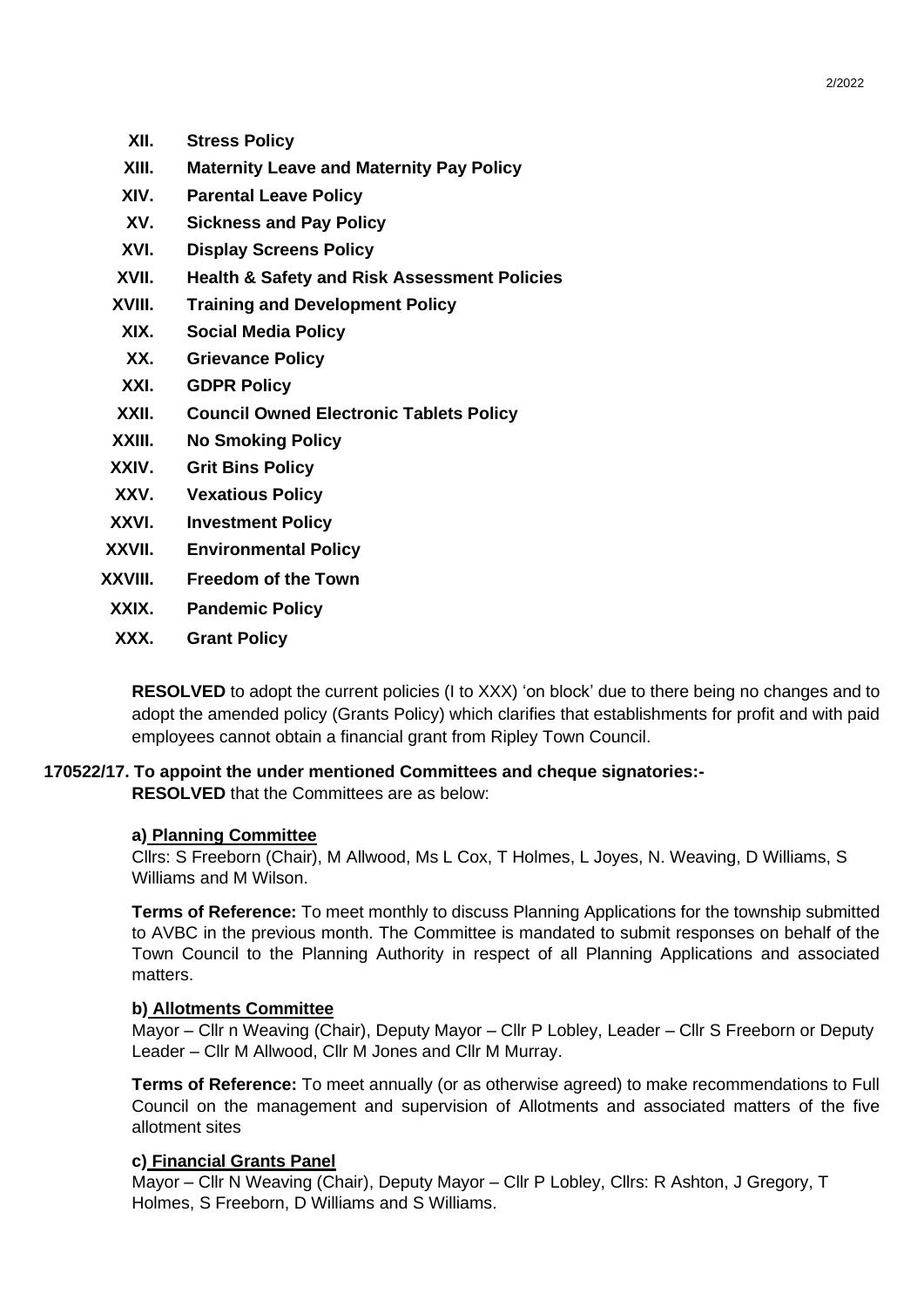**Terms of Reference:** To meet yearly and as necessary, to make recommendations to Full Council on the allocation of grants within the approved budget for the year. (Note this budget excludes £3k to both the Ripley Music Festival and Amber Sound FM and £750 to each of the Ambergate, Butterley and Marehay Cricket Clubs, the Ripley Town Football Club and the Greenwich Park Sports Partnership).

## **d) Certificate of Merit Committee**

Mayor – Cllr n Weaving, Deputy Mayor – Cllr P Lobley, Cllr T Holmes, Cllr S Carter plus an Independent Judge – Mr. Tony England.

**Terms of Reference:** To make recommendations to Full Council regarding the Annual Certificate of Merit winner(s), having considered the nominations submitted following the public advertisement.

#### **e) Events Committee**

Cllrs: Mrs J Gregory (Chair), M Allwood, L Cox, R Emmas-Williams, T Harper, T Holmes, T Spencer and M Wilson.

**Terms of Reference:** To meet monthly (or as otherwise agreed) to monitor and manage all arrangements for events organised by the Town Council.

## **f) Finance and Management Committee**

Cllrs: P Lobley (Chair), M Allwood, R Ashton, L Cox, S D Freeborn, T Holmes, P Moss, N Weaving and D Williams.

**Terms of Reference:** To meet monthly (or as otherwise agreed) to manage all financial and administrative matters on behalf of the Town Council, including the placing of contracts up to a value of £5,000.00, the monitoring of income and expenditure and to make recommendations for budget / precept setting.

### **g) Cheque Signatories**

Signatories for cheque signing which the mandate consists of any two Cllrs (from the signatories list) plus the Clerk – Councillors to sign the bank mandate.

#### **h) Employment Committee**

Cllrs: P Lobley (Chair), M Allwood, l Cox, S Freeborn, T Holmes, M Murray and M Wilson.

**Terms of Reference:** To meet monthly (or as otherwise agreed) to monitor and manage all employment matters on behalf of the Town Council including policies, procedures and performance.

#### **i) Environment and Regeneration Committee**

Cllrs: S Freeborn (Chair), M Allwood, R Ashton, L Cox, R Emmas-Williams, T Holmes, T Spencer and D Williams.

**Terms of Reference:** To meet monthly (or as otherwise agreed) to help develop good environmental policies and practices, and also economic (and environmental) regeneration initiatives throughout the Township, making recommendations to Full Council about its own environmental policies and practices and regeneration initiatives.

#### **j) Heritage Committee**

Cllrs: R Emmas-Williams (Chair), T Harper, P Lobley, S Freeborn, T Spencer, N Weaving, D Williams and M Wilson.

**Terms of Reference:** To meet every three months to discuss heritage of the township and make recommendations to Full Council.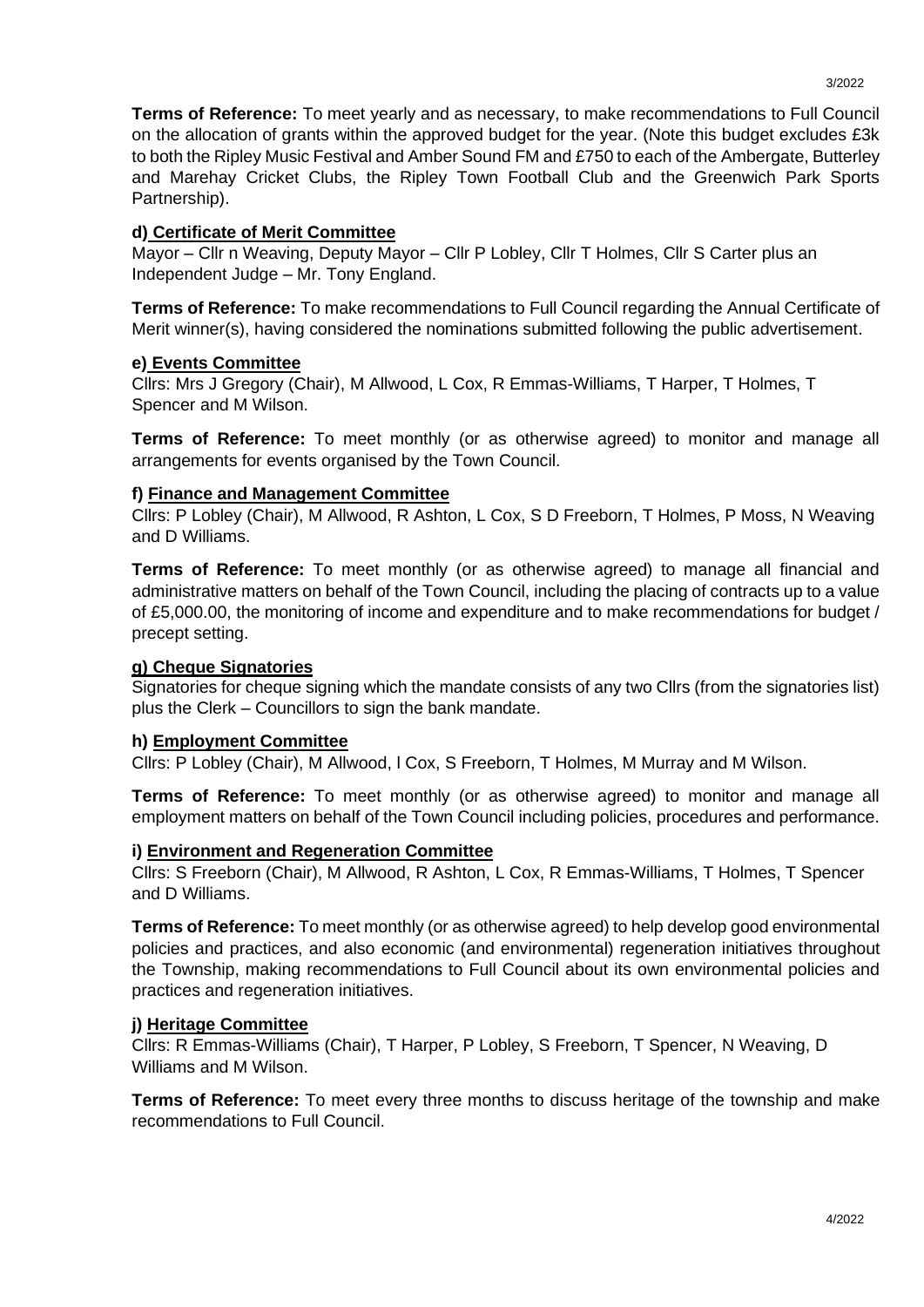## **k) To Appoint Representatives to outside bodies:**

**Derbyshire Association of Local Councils Executive Committee** Cllrs L Cox and Cllr T Holmes

**Ripley and District Heritage Trust** Cllr R Emmas-Williams

**Ripley and District Town Twinning Association** Cllr M Allwood

**Waingroves Community Association**  Cllr D Williams

**Heage Windmill Society**  Cllr N Weaving

**Amber Valley Access**  Cllr S Freeborn

**Police Parish / Town Liaison meetings**  Cllr R Emmas-Williams

**William Holmes Court Almshouses and the Ernest Joseph Ellis Fermor Charity**  Cllr R Emmas-Williams and Cllr I Fisher until 2026.

**Amber Valley Parish Liaison Committee**  Cllrs T Holmes and S Freeborn

**Derwent Valley Mills Partnership**  Cllr S Freeborn

**Derwent Valley Line Community Rail Partnership**  Cllr Weaving

**Ripley Town Centre Traders Forum** Cllr M Allwood

**Butterley Ironworks Trust** Cllr S Freeborn

**Derbyshire Law Centre – to nominate a representative to their Management Committee** Cllr M Wilson

**Greenwich Park Sports Partnership** Cllr L Cox

#### **170522/18. 2022 / 2023 Meeting Dates**

#### **NOTED**

#### **170522/19. Internal Audit Report Circulated and Completed AGAR External Audit form to sign.**

**RESOLVED** that the Chair and RFO sign the audit report and that it will be available for public inspection for 30 working days.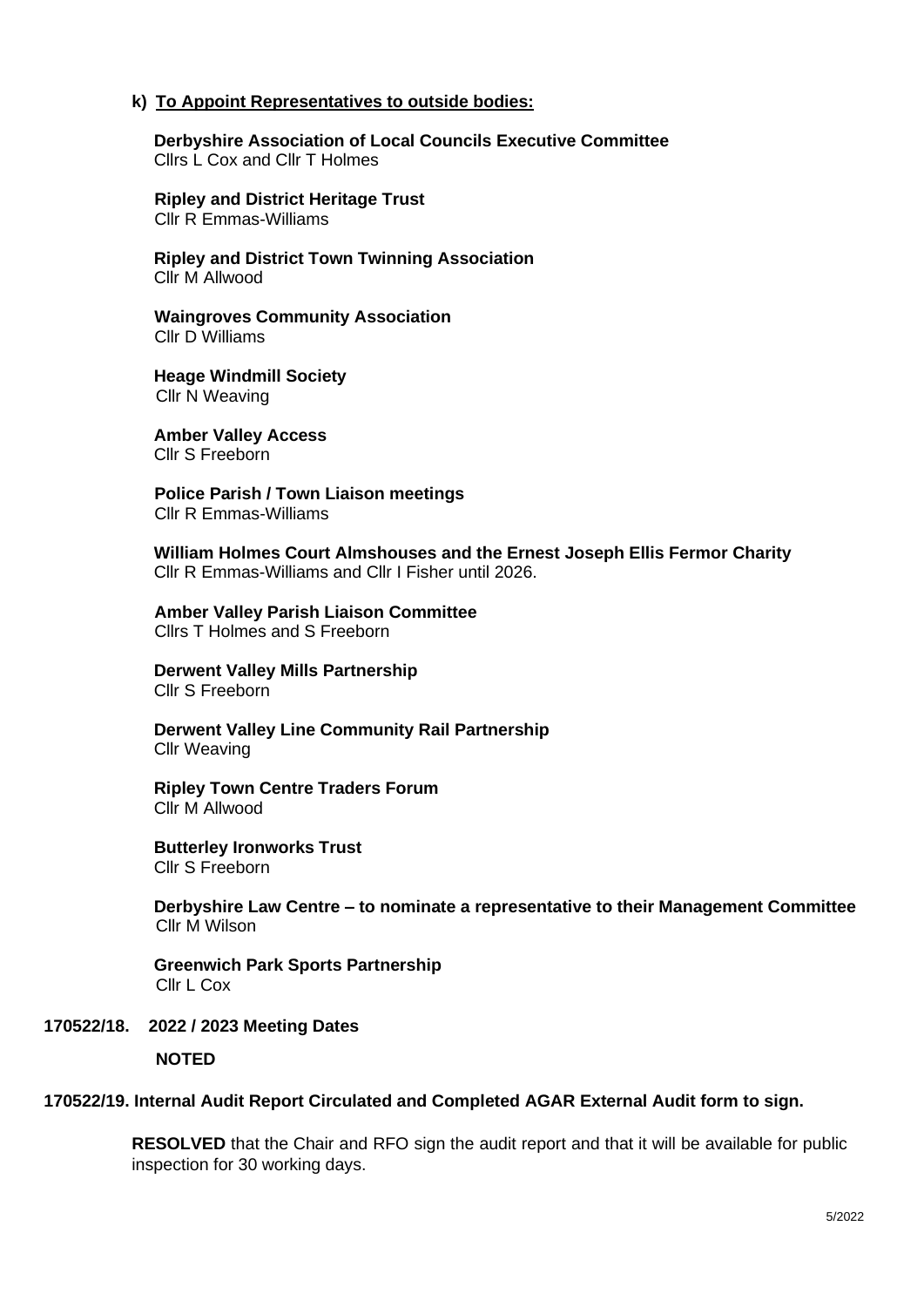## **170522/20. To agree the Internal Auditor for 2022 / 2023**

 **RESOLVED** to appoint Mr. Brian Wood as the Internal Auditor for 2022 / 2023.

## **170522/21. Town Clerk announcements:**

## **a) Retirement of current Town Clerk**

Cllr Freeborn conveyed his sincere thanks and gratitude to the departing Clerk, Linda McCormick and thanked her for the past 13 years working for Ripley Town Council. These comments were echoed by Cllr Ashton.

# **b) Welcome to the new Town Clerk**

Cllr Freeborn welcomed the newly appointed Town Clerk, Jayne Simpson.

## **170522/22. To receive the Annual District Impact Report from Citizen's Advice Derbyshire NOTED**

## **170522/23 Discuss a Grant for the Ripley Recreation Ground Charity**

**RESOLVED** Ripley Town Council approves the principle of awarding a grant to the Ripley Recreation Ground Charity to enable improvement and maintenance works to be funded. The amount of the grant is to be determined without the public present (Agenda item 32) but Ripley Town Council will be in receipt of full information from the Charity about improvements made and maintenance carried out as it will be recorded in the minutes of the Charity's meetings.

## **170522/24. Restate the policy for Grit Bins**

The Town Clerk reminded Councillors that it was agreed years ago by the Council that Ripley Town Council do not provide grit bins or fill grit bins in the township. **NOTED**

## **170522/25. Neighbourhood Plan review update**

Cllr Freeborn explained that the consultation period had ended and that we have received comments from statutory consultees. The comments will be collated by Planning Design for them to update the Ripley Neighbourhood Plan. **NOTED**

## **170522/26. Discuss the installation of heritage plaques on historical buildings within the Ripley Township – Councillors to suggest locations**

Cllr Freeborn asked Councillors to come forward with suggestions of where historical plaques can be installed in the Township. Ripley and District Heritage Trust has suggested some places and we would like input from the Council regarding other locations. **NOTED**

## **170522/27. Discuss funding support for Heage Windmill**

**RESOLVED** Ripley Town Council notes that the Heage Windmill Trust is currently developing a detailed specification of works required to ensure the longevity of the building as a working windmill. The Council is minded to make a significant contribution to the costs and will set the amount when the extent of the works required and the estimated costs have been finalised.